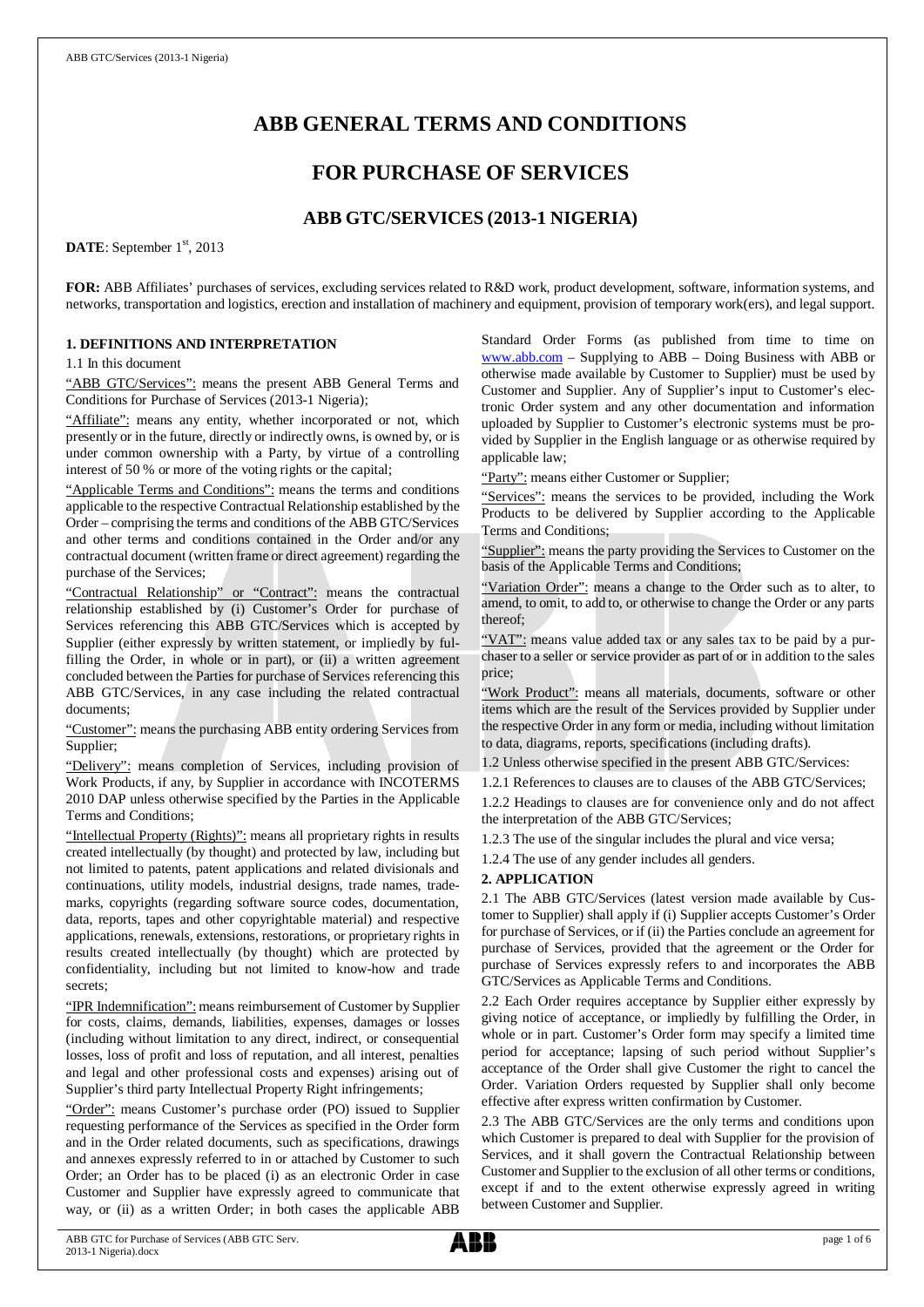2.4 No terms or conditions endorsed upon, delivered with or contained in Supplier's quotations, acknowledgements or acceptances of Orders, specifications or similar documents will form part of the Contractual Relationship, and Supplier waives any right which it otherwise might have to rely on such other terms or conditions.

2.5 References in the ABB GTC/Services to any statute or statutory provision shall, unless the context otherwise requires, be construed as a reference to that statute or provision as from time to time amended, consolidated, modified, extended, re-enacted or replaced.

#### **3. SUPPLIER'S RESPONSIBILITIES**

3.1 Supplier shall provide the Services and deliver the Work Products: 3.1.1 in accordance with the applicable laws and regulations;

3.1.2 in accordance with the quality standards stated under Clause 9.1 and specified in the Order and in the other documents being part of the

Contractual Relationship; 3.1.3 free from defects and from any rights of third parties;

3.1.4 on the due date specified in the Order;

3.1.5 in the quantity specified in the Order;

3.1.6 with all skill and care and in accordance with industry best practice.

3.2 Supplier shall not substitute or modify any of the agreed materials used for the provision of the Services or make any changes to the agreed ingredients, the design or other agreed criteria of the Work Products without Customer's prior written approval.

3.3 Supplier shall take care that Work Products are contained or packaged in the manner usual for such Work Products or, where there is no such manner, in a manner adequate to preserve and protect the Work Products until Delivery completion.

3.4 Supplier shall submit invoices in an auditable form, complying with Supplier's and Customer's applicable local mandatory law, generally accepted accounting principles and the specific Customer requirements, containing the following minimum information: Supplier name, address and reference person including contact details (telephone, e-mail etc.); invoice date; invoice number; Order number (same as stated in the Order); Supplier number (same as stated in the Order); address of Customer; quantity; specification of Services supplied; price (total amount invoiced); expenses approved by Customer, but not included in the price (to be specified by amount and category); currency; tax or VAT (amount has to be specified); tax or VAT number; payment terms.

3.5 Invoices shall be issued to Customer as stated in the Order and/or the Applicable Terms and Conditions, and shall be sent to the invoice address specified in the Order.

3.6 Expenses not agreed in writing by Customer will not be reimbursed.

3.7 Customer may issue Variation Orders to Supplier to alter, amend, omit, add to, or otherwise change ordered Services or parts thereof, and Supplier shall carry out such Variation Orders. Agreed unit prices stated in the Order and/or otherwise agreed between Customer and Supplier shall apply.

3.8 Supplier shall in no event suspend the performance of any Services or the Delivery of Work Products to Customer. In the event of Force Majeure, Clause 16 shall apply.

#### **4. CUSTOMER'S RESPONSIBILITIES**

4.1 In consideration of the Services provided by Supplier in accordance with the Applicable Terms and Conditions, Customer shall pay to Supplier the fees or purchase price stated in the Order in accordance with the payment terms specified therein, provided the invoice fulfils the requirements of Clauses 3.4 and 3.5. In the event that the payment terms are determined by mandatory applicable law, such terms shall prevail.

4.2 Customer reserves the right to set off any amount and to withhold payment for Services not provided in accordance with the Applicable Terms and Conditions.

# **5. DELIVERY**

5.1 The Services shall be provided at the agreed place specified in the Order, or, if no such place has been specified, at Customer's address specified in the Order.

5.2 The Work Products shall be delivered in accordance with INCOTERMS 2010 DAP, to the agreed place specified in the Order, or, if no such place has been specified, to Customer's place of business. 5.3 Supplier shall ensure that each Delivery of a Work Product is accompanied by a delivery note, which shall contain the following minimum information (unless required otherwise by Customer): the Order number, date of Order, number of packages and contents, where applicable the customs tariff number of the country of consignment, and, in the case of partial delivery, the outstanding balance remaining to be delivered. For controlled goods, the national export control number must be indicated and, and if the goods are subject to U.S. export regulations, the U.S. Export Control Classification Number (ECCN) must be specified in the delivery note. Proofs of preferential origin as well as conformity declarations and marks of the country of consignment or destination are to be submitted without being requested; certificates of origin upon request.

5.4 Work Products shall be delivered during Customer's business operation hours unless otherwise requested by Customer.

5.5 Upon Delivery of the Work Products, Supplier (or its appointed carrier) shall provide Customer with such export documents as are applicable or necessary together with a delivery note.

5.6 Ownership (title) regarding Work Products shall pass to Customer at Delivery, except if otherwise agreed in writing. For assigning of Intellectual Property in the Work Products arising from the Services Clause 11.1 shall apply.

5.7 Supplier shall invoice Customer upon Delivery in accordance with Clause 3.4 and 3.5, but such invoicing shall be conducted separately from dispatch of the Work Products to Customer.

#### **6. ACCEPTANCE**

6.1 Customer shall not be deemed to have accepted any Services until it has had a reasonable time to inspect them following completion or, in the case of a defective performance, until a reasonable time after such defective performance has become apparent. Such reasonable time period shall be determined by the specifics of the Services, the defective performance and the circumstances of the provision of the Services.

6.2 If any Services provided or Work Products delivered to Customer do not comply with Clause 3 (Supplier's Responsibilities), or are otherwise not in conformity with the Order, then, without limiting any other right or remedy that Customer may have under Clause 10 (Remedies), Customer may reject the Services and/or the Work Products, and may request replacement of the Services and/or the Work Products, or recover all payments made to Supplier by Customer.

6.3 Upon Supplier's request Customer shall send written acceptance statement to Supplier.

#### **7. DELAY**

If the Delivery of the Services or the Work Products does not comply with the agreed delivery date(s), then, without prejudice to any other rights which it may have under the Contractual Relationship or at law, Customer reserves the right to:

7.1 terminate the Contractual Relationship or the respective Order in whole or in part;

7.2 refuse any subsequent Delivery of Services or Work Products which Supplier attempts to make;

7.3 recover from Supplier any expenditure reasonably incurred by Customer in obtaining the Services or the Work Products in substitution from another supplier;

7.4 claim damages for any additional costs, loss or expenses incurred by Customer which are reasonably attributable to Supplier's failure to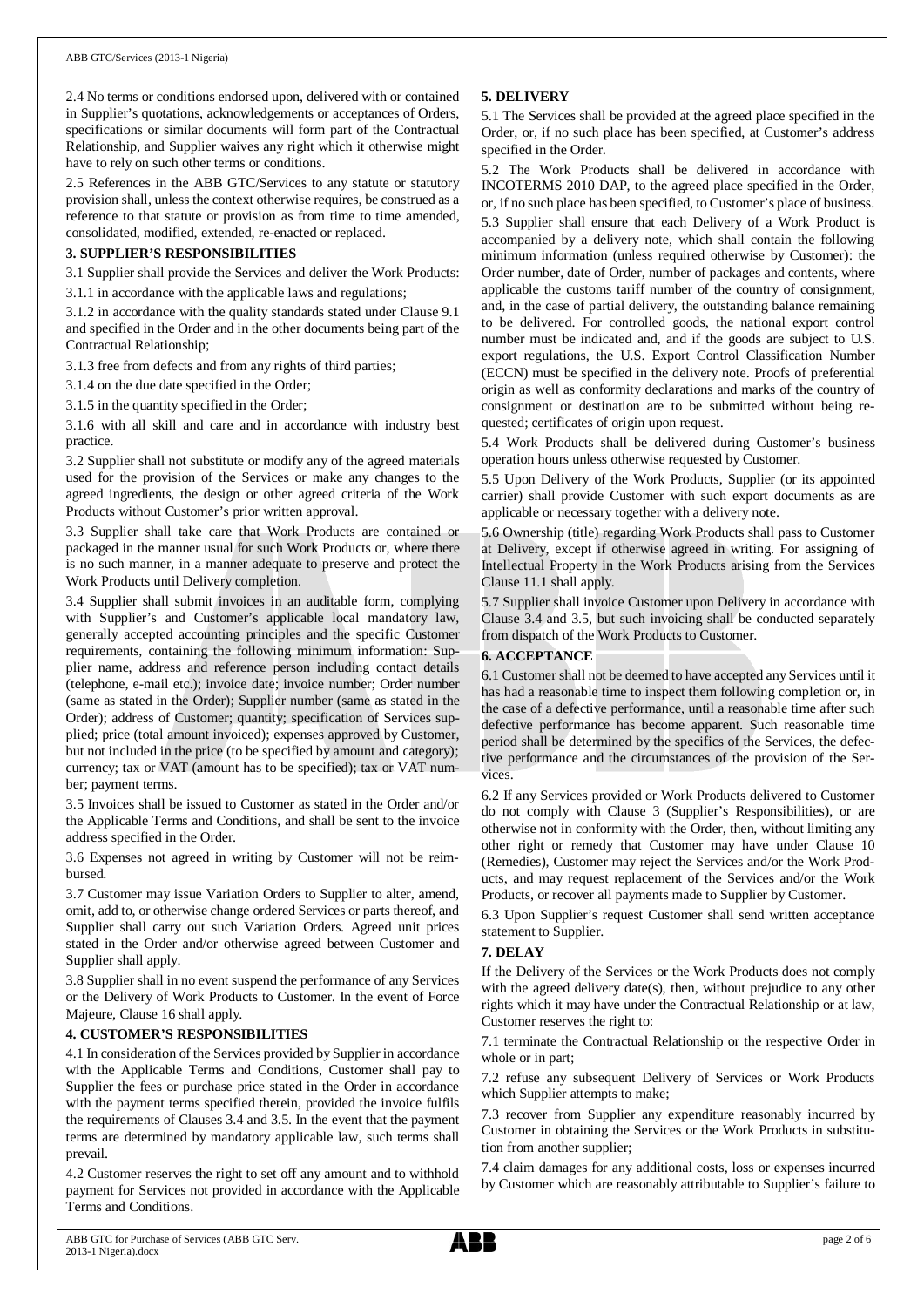provide the Services or to deliver the Work Products on the agreed dates; and

7.5 claim compensation for liquidated damages in addition to the rights provided under Clauses 7.1 to 7.4 if such compensation right is expressly stated in the respective Order.

#### **8. INSPECTION**

8.1 Supplier shall allow Customer and/or its authorised representatives to inspect the Services and to test the Work Products, or parts of them at any time prior to the completion of the Services and/or the Work Products.

8.2 Notwithstanding any inspection or test sampling however conducted, Supplier shall remain fully responsible for the Services' compliance with the Order. This applies whether or not Customer has exercised its right of inspection and/or testing and shall not limit Supplier's obligations under the Order. For the avoidance of doubt, inspection of Services or testing of Work Products by Customer and/or its authorised representatives shall in no event exempt Supplier from or limit Supplier's warranties or liability in any way.

#### **9. WARRANTY**

9.1 Supplier warrants that the Services (including Work Products):

9.1.1 comply with all agreed specifications, including all specified material, workmanship and the like, documentation and quality requirements, or in absence thereof are performed in accordance with generally accepted practices, procedures and standards of the respective industry and are fit for the purposes for which Services of the same description type would ordinarily be used, and that the results of the Services maintain the functionality and performance as expected by Customer according to Supplier's information, documentation and statements;

9.1.2 are appropriate and fit for any particular purpose expressly or impliedly made known to Supplier in the Order;

9.1.3 are new and unused (in case of Work Products) at the date of Delivery;

9.1.4 are free from defects and rights of third parties;

9.1.5 possess the qualities which Supplier has held out to Customer as a sample, model or otherwise;

9.1.6 comply with Clause 12 (Compliance with Relevant Law).

9.2 The warranty period shall be twenty four (24) months from acceptance of the Services or the Work Products, if no other time period is stated in the Order or otherwise expressly agreed in writing by the Parties.

9.3 In case of non-compliance with the warranty provided under this Clause, Customer shall be entitled to enforce the remedies provided in Clause 10 (Remedies).

#### **10. REMEDIES**

10.1 In case of breach of warranty under Clause 9 (Warranty) or if Supplier otherwise fails to comply with any of the Applicable Terms and Conditions, Customer shall give notice in writing to Supplier of such breach of warranty and provide Supplier an opportunity to swiftly remedy it. If no Supplier action to remedy such breach has been taken within forty eight (48) hours of receiving such Customer notification, Customer shall be entitled to any one or more of the following remedies at its own discretion and at Supplier's expense:

10.1.1 to give Supplier another opportunity to carry out any additional work necessary to ensure that the Applicable Terms and Conditions are fulfilled;

10.1.2 to carry out (or to instruct a third party to carry out) any additional work necessary to make the Services comply with the Applicable Terms and Conditions;

10.1.3 to obtain immediate replacement of the defective Services by Services conforming with the Applicable Terms and Conditions without defects;

10.1.4 to refuse to accept any further Services, but without relieving Supplier from its liability for the defective Services;

10.1.5 to claim such damages as may have been sustained by Customer as a result of Supplier's breaches of the Applicable Terms and Conditions, statutory duty or any applicable law;

10.1.6 to claim liquidated damages expressly provided in the Order;

10.1.7 to terminate the Contractual Relationship or the respective Order in accordance with Clause 15.2.

10.2 In the event that Clauses 10.1.1, 10.1.2 or 10.1.3 apply, the entire warranty period of Clause 9.2 shall be restarted.

10.3 The rights and remedies available to Customer and contained in the Applicable Terms and Conditions (including, but not limited to the ABB GTC/Services) are cumulative and are not exclusive of any rights or remedies available at law or in equity.

#### **11. INTELLECTUAL PROPERTY**

11.1 Supplier assigns herewith to Customer full ownership rights in and to any Intellectual Property in the Work Products arising from the Services for the full duration of such rights, wherever in the world enforceable. Supplier further agrees to execute, upon Customer's request and at its cost, all further documents and assignments and do all such further things as may be necessary to perfect Customer's ownership title to the Intellectual Property or to register Customer as owner of the Intellectual Property with any registry, including but not limited to governmental registration authorities or private registration organisations.

11.2 The Intellectual Property Rights in any Work Products created by or licensed to Supplier prior to the respective Order or outside of such Order, and any subsequent modifications to the same ("Pre-Existing Works") will remain vested in Supplier or the respective third party owner. To the extent that Pre-Existing Works are embedded in any Work Products delivered by Supplier, Customer and its Affiliates shall have a worldwide, irrevocable, perpetual, transferrable, non-exclusive, royalty-free licence with rights to sublicense to use the Pre-Existing Works as part of such Work Products, including the right to further improve, develop, market, distribute, sub-license, exploit or otherwise use the Work Products containing such Pre-Existing Works. Supplier shall not be prevented or restricted by this ABB GTC/Services from using its own know-how or its Pre-Existing Works in the course of providing the Services.

11.3 In the event that the Services provided and/or Work Products delivered by Supplier infringe any third party Intellectual Property Rights, Supplier shall, notwithstanding anything provided to the contrary or otherwise contained in the Applicable Terms and Conditions (including, but not limited to the ABB GTC/Services), provide IPR Indemnification to Customer. The IPR Indemnification applies whether or not Supplier may have been negligent or at fault and does not limit any further compensation rights of Customer. Supplier's obligation to indemnify Customer as provided under this Clause shall not apply if and to the extent the liability or damage was caused by Customer's own pre-existing Intellectual Property Rights contributed to, or implemented into the Work Products and/or the Services provided by Supplier.

11.4 If any infringement claim is made against Customer, Customer may without prejudice to its rights under Clause 11.3 also request at its discretion and at Supplier's cost that Supplier (i) procures for Customer the right to continue using the Work Products and/or the Services; (ii) modifies the Work Products and/or the provision of the Services so that they cease to be infringing; or (iii) replaces the Work Products and/or the Services so that they become non-infringing.

11.5 In the event Supplier cannot fulfil Customer's above request, Customer shall be entitled to terminate the Contractual Relationship or the respective Order, to reclaim all sums which Customer has paid to Supplier thereunder and to claim compensation in accordance with Clause 11.3 and for any other costs, losses or damages incurred whatsoever.

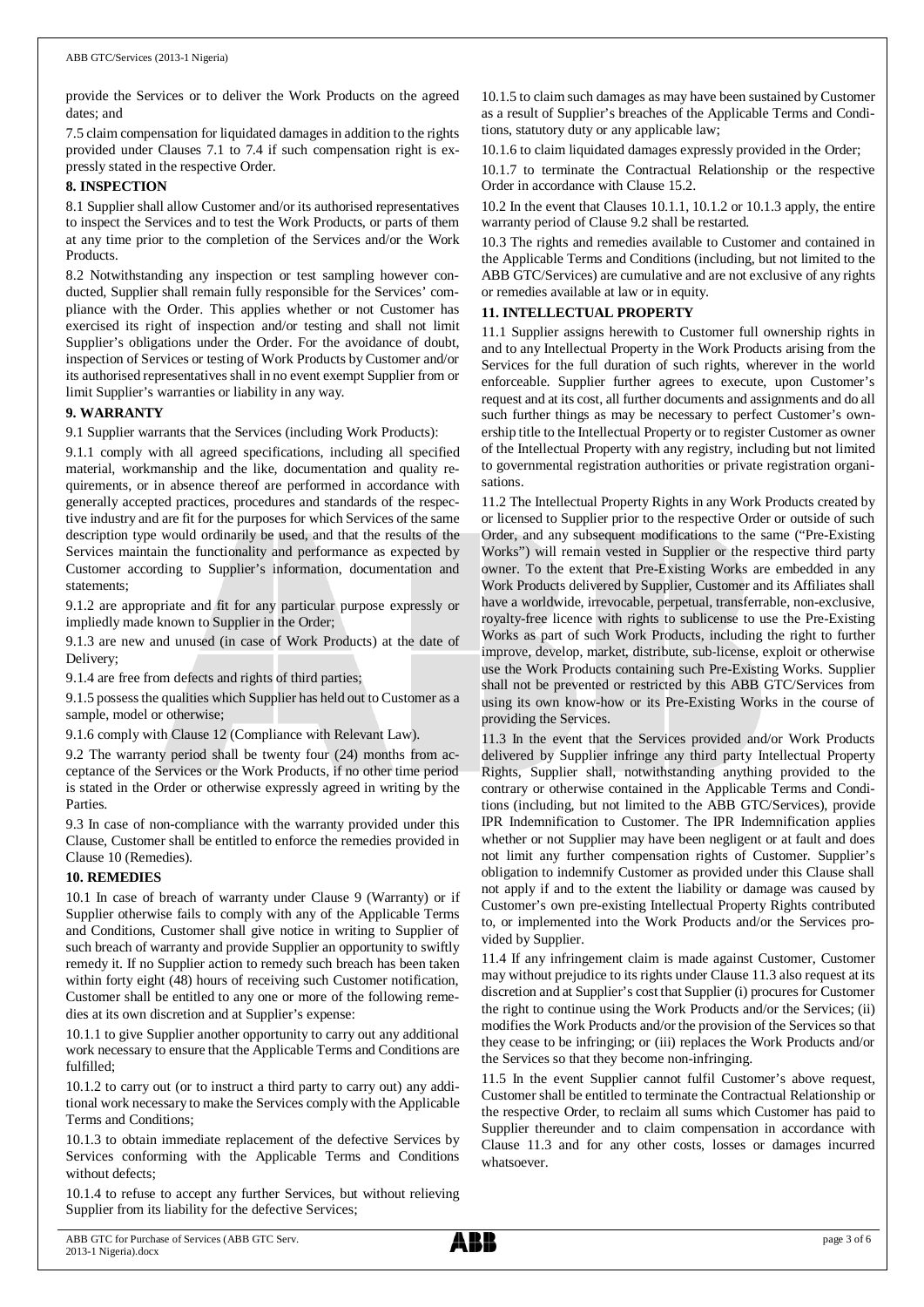# **12. COMPLIANCE WITH RELEVANT LAW**

12.1 The Services covered by the Applicable Terms and Conditions shall be provided by Supplier in compliance with all relevant legislation, regulations, and codes of practice, guidance and other requirements of any relevant government or governmental agency applicable to Supplier. To the extent that such regulations are advisory rather than mandatory, the standard of compliance to be achieved by Supplier shall be in compliance with the generally accepted best practice of the relevant industry.

12.2 Supplier represents and warrants that:

12.2.1 it is knowledgeable with, and is and will remain in full compliance with all applicable export and import laws, regulations, instructions, and policies, including, but not limited to, securing all necessary clearance requirements, export and import licenses and exemptions from, and making all proper filings with appropriate governmental bodies and/or disclosures relating to the provision of services, the release or transfer of goods, technologies, software to non U.S. nationals in the U.S., or outside the U.S., the release or transfer of technology and software having U.S. content or derived from U.S. origin software or technology; and

12.2.2 it is knowledgeable with applicable supply chain security recommendations issued by applicable governments and industry standards organizations and will make best efforts to comply with such recommendations; and

12.2.3 it will, upon Customer's request, promptly provide all information necessary to export and import the Services and/or the Work Products, or any items being part thereof, including, as applicable, the Export Control Classification Numbers (ECCN), and will notify Customer in writing of any changes to the respective information provided by Supplier; and

12.2.4 it will not, unless authorized by applicable government license or regulation, including but not limited to any U.S. authorization, directly or indirectly export or re-export, at any time, any technical information, technology, software, or other commodity furnished or developed under the Contractual Relationship, or any other agreement between the Parties, or any other product that is developed or produced from or using Customer's technical information, technology, software, or other commodity provided under the Contractual Relationship to any prohibited country (including release of such technical information, technology, software, or other commodity to nationals, wherever they may be located, of any prohibited country) as specified in applicable export, embargo and sanctions regulations.

12.3 Each Party warrants that it will not, directly or indirectly, and that it has no knowledge that the other Party or any third parties will, directly or indirectly, make any payment, gift or other commitment to its customers, to government officials or to agents, directors and employees of a Party, or any third party in a manner contrary to applicable laws (including but not limited to the U. S. Foreign Corrupt Practices Act and, where applicable, legislation enacted by member states and signatories implementing the OECD (Convention Combating Bribery of Foreign Officials), and shall comply with all relevant laws, regulations, ordinances and rules regarding bribery and corruption. Nothing in this ABB GTC/Services shall render either Party or any of its Affiliates liable to reimburse the other for any such consideration given or promised.

12.4 Either Party's material violation of any of the obligations contained in this Clause 12 (Compliance with Relevant Law) may be considered by the other Party to be a material breach of the respective Contractual Relationship between the Parties, and shall entitle such Party to terminate the Contractual Relationship with immediate effect and without prejudice to any further right or remedies under such Contractual Relationship or applicable law.

12.5 Notwithstanding anything to the contrary stated in any Applicable Terms and Conditions, Supplier shall, without any limitations, indemnify and hold harmless Customer from and against any claim, proceeding, action, fine, loss, cost and damages arising out of or

relating to any such violation of the above mentioned obligations, the termination of the respective Contractual Relationship, and any noncompliance with export control regulations, and Supplier shall compensate Customer for all losses and expenses whatsoever resulting therefrom.

12.6 Accepting an Order to which this ABB GTC/Services applies, Supplier herewith acknowledges and confirms that it has been provided information on how to access ABB's Code of Conduct and ABB's Supplier Code of Conduct online (Web portal: [www.abb.com](http://www.abb.com/) – Integrity – Code of Conduct). Supplier agrees to perform its contractual obligations under the Applicable Terms and Conditions and the respective Contractual Relationship with substantially similar standards of ethical behaviour as stated in the above mentioned ABB Codes of Conduct.

12.7 Supplier and its sub-contractors must comply with the ABB Lists of Prohibited and Restricted Substances and all other employment, safety, health, environmental and quality requirements made available under [www.abb.com](http://www.abb.com/) – Supplying to ABB – Doing Business with ABB or otherwise and shall provide Customer with respective documents, certificates and statements if requested.

#### **13. CONFIDENTIALITY AND DATA PROTECTION**

#### 13.1 Supplier shall:

13.1.1 Keep in strict confidence all technical or commercial information, specifications, inventions, processes or initiatives of Customer and any other information concerning Customer's business or its products and/or its technologies which have been disclosed to Supplier by Customer or its agents or which Supplier obtains in connection with the Services. Supplier shall restrict disclosure of such confidential material to such of its employees, agents or sub-contractors as are required to know the same for the purpose of the provision of the Services to Customer. Supplier shall ensure that such employees, agents, sub-contractors or other third parties are subject to and comply with the same obligations of confidentiality as applicable to Supplier and shall be liable for any unauthorized disclosures;

13.1.2 Apply reasonable safeguards against the unauthorised disclosure of Customer's confidential and proprietary information and protect confidential information in accordance with the generally accepted standards of protection in the related industry, or in the same manner and to the same degree that it protects its own confidential and proprietary information – whichever standard is the higher. Supplier may disclose confidential information to "Permitted Additional Recipients" (which means Supplier's authorised representatives, including auditors, counsels, consultants and advisors) provided always that such Permitted Additional Recipients sign with Supplier a confidentiality agreement with terminology substantially similar hereto or where applicable, are required to comply with codes of professional conduct ensuring confidentiality of such information;

13.1.3 Take all necessary steps to ensure that Customer's data or information which come into its possession or control in the course of delivering the Services are protected. In particular Supplier shall not (i) use Customer's data or information for any other purposes than for delivering the Services, or (ii) reproduce the data or information in whole or in part in any form except as may be required by the Applicable Terms and Conditions, or (iii) disclose Customer's data or information to any third party not authorised by Customer in writing to receive it;

13.1.4 Install and update at its own costs required adequate virus protection software and operating system security patches for all computers and software utilized in connection with delivering the Services and shall provide updates to Customer if so requested by Customer.

13.2 Supplier agrees that Customer shall be allowed to provide any information received from Supplier to any of its Affiliates.

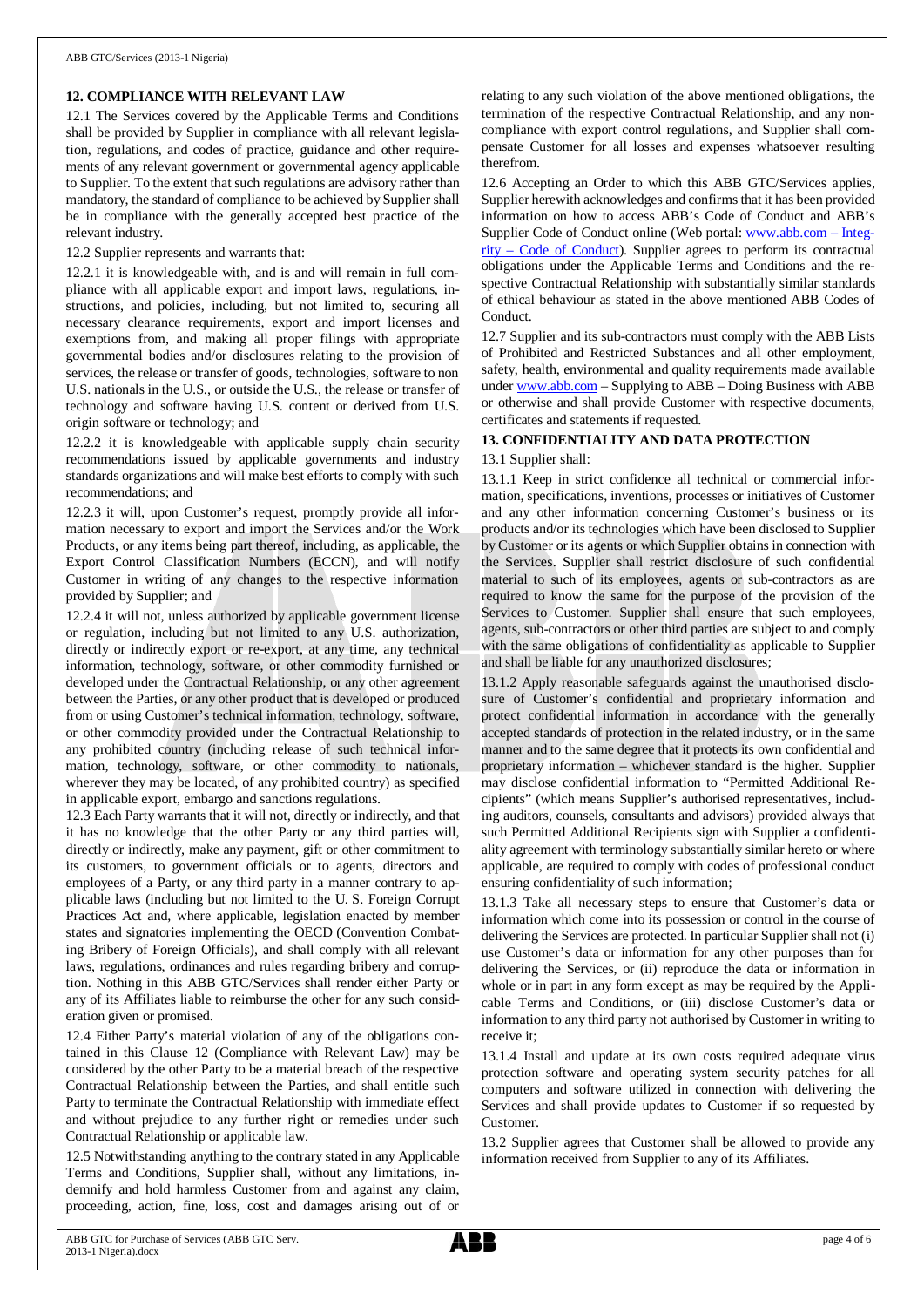#### 13.3 Supplier represents and warrants that:

13.3.1 it will not use, disclose, or transfer across borders any personal data that is processed for Customer, except to the extent necessary to perform under the respective Contractual Relationship, however, in any event in compliance with applicable data privacy laws; and

13.3.2 it will comply with all applicable data privacy laws and regulations, will implement and maintain appropriate technical and organizational measures and other protections for personal data (including, without limitations, not loading any personal data provided to Supplier on (a) any laptop computer or (b) any portable storage media that can be removed from Supplier's premises unless, in each case, (i) such data has been encrypted and (ii) such data is loaded onto portable storage media solely for the purpose of moving such data to off-site storage). Further, it will report to Customer any breaches of personal data security immediately, after discovery thereof if the personal data was, or could be, accessed, used or acquired by an unauthorized person or compromised in any way and will cooperate fully with Customer in investigating any such breaches or compromises, and will comply with all instructions or other requirements provided or issued by Customer from time to time relating to personal data.

13.4 Supplier agrees to notify Customer immediately if it becomes aware of any disclosure or breach of the obligations in this Clause 13. At the request of Customer, Supplier shall take all such measures as are necessary to prevent further disclosure.

13.5 The provisions of this Clause 13 shall not apply to:

13.5.1 Any information which is in the public domain at the date of the Contractual Relationship or which subsequently comes into the public domain other than by breach of these confidentiality provisions or other confidentiality agreement;

13.5.2 Any information already in the possession of Supplier at the date of the Contractual Relationship, other than under an obligation of confidentiality;

13.5.3 Any information obtained without obligation of confidence from a third party not in breach of a confidentiality agreement with Customer concerning the information obtained.

13.6 The Parties shall provide any notices, confirmations and documents required under applicable mandatory data privacy laws.

#### **14. LIABILITY AND INDEMNITY**

14.1 Without prejudice to applicable mandatory law, Supplier shall compensate/indemnify Customer for all damages and losses in connection with the Services whether or not Supplier may have been negligent or at fault (i) for Supplier's breaches of the Applicable Terms and Conditions , and (ii) for any claim, except for IPR Indemnification for which Clause 11 (Intellectual Property Right Infringements) exclusively applies, made by a third party (including employees of Supplier) against Customer in connection with the Services and to the extent that the respective liability, loss, damage, injury, cost or expense was caused by, relates to or arises from the Services delivered by Supplier and/or its sub-contractors. Upon Customer's request Supplier shall defend Customer against any third party claims arising out of or in connection with the Services.

14.2 Supplier shall be responsible for the control and management of all of its employees, its suppliers and/or its sub-contractors, and it shall be responsible for the acts, omissions, negligence or obligations of any of its employees, suppliers and/or sub-contractors, its agents, servants or workmen as fully as if they were the acts, omissions, negligence or obligations of Supplier.

14.3 The provisions of this Clause 14 (Liability and Indemnity) shall survive any performance, acceptance or payment pursuant to this ABB GTC/Services and shall extend to any substituted or replacement Services delivered by Supplier to Customer.

14.4 Unless otherwise expressly stated in the respective Order, Supplier shall maintain in force, and upon request provide evidence of, adequate general liability insurance, statutory worker's compensation/employer's liability insurance and where applicable goods transit

insurance with reputable and financially sound insurers. Nothing contained in this Clause 14 (Liability and Indemnity) shall relieve Supplier from any of its contractual or other legal liabilities. The insured amount cannot be considered nor construed as limitation of liability.

14.5 Customer reserves the right to set off any claims under the Order against any amounts owed to Supplier.

#### **15. TERM AND TERMINATION**

15.1 The Contractual Relationship between the Parties or an Order placed under the ABB GTC/Services may be terminated for convenience in whole or in part by Customer upon giving Supplier thirty (30) calendar days written notice, unless otherwise expressly stated in the relevant Order. In such event Customer shall pay to Supplier the value of the already performed Services and proven direct costs reasonably incurred by Supplier for the unperformed Services, however in no event more than the agreed purchase price for the Services under the respective Order. No further compensation shall be due to Supplier. Compensation for any expenditures and materials made with regard to the unperformed Services shall be expressly excluded.

15.2 In the event of Supplier's breach of the Applicable Terms and Conditions, such as e. g. a breach of warranty, Customer shall be entitled to terminate the respective Contractual Relationship or an Order placed under the ABB GTC/Services if Supplier fails to take adequate and timely actions to remedy a breach as requested by Customer in accordance with Clause 10 (Remedies). In such event, Customer shall have no obligation to compensate Supplier for the already performed Services and Supplier shall be obliged to pay back to Customer any remuneration received from Customer for the performed **Services** 

15.3 Customer shall have the right to terminate the Order and/or Contractual Relationship with immediate effect forthwith by notice in writing to Supplier in the event that an interim order is applied for or made, or a voluntary arrangement approved, or a petition for a bankruptcy order is presented or a bankruptcy order is made against Supplier or any circumstances arise which entitle the court or a creditor to appoint a receiver, administrative receiver or administrator or to present a winding-up petition or make a winding-up order or other similar or equivalent action is taken against or by Supplier by reason of its insolvency or in consequence of debt.

15.4 Upon termination Supplier shall immediately and at Supplier's expense safely return to Customer all respective Customer property (including any documentation, data, and applicable Intellectual Property) and Customer information then in Supplier's possession or under Supplier's control and provide Customer with the complete information and documentation about the already performed Services.

#### **16. FORCE MAJEURE**

16.1 Neither Party shall be liable for any delay in performing or for failure to perform its obligations under a respective Order if the delay or failure results from an event of "Force Majeure". For clarification, Force Majeure means an event that was not foreseeable by the affected Party at the time of execution of the respective Order, is unavoidable and outside the control of the affected Party, and for which the affected Party is not responsible, provided such event prevents the affected Party from performing the obligations under the respective Order despite all reasonable efforts, and the affected Party provides notice to the other Party within five (5) calendar days from occurrence of the respective event of Force Majeure.

16.2 If an event of Force Majeure occurs which exceeds thirty (30) calendar days either Party shall have the right to terminate the relevant Order forthwith by written notice to the other Party without liability to the other Party. Each Party shall use its reasonable endeavours to minimise the effects of any event of Force Majeure.